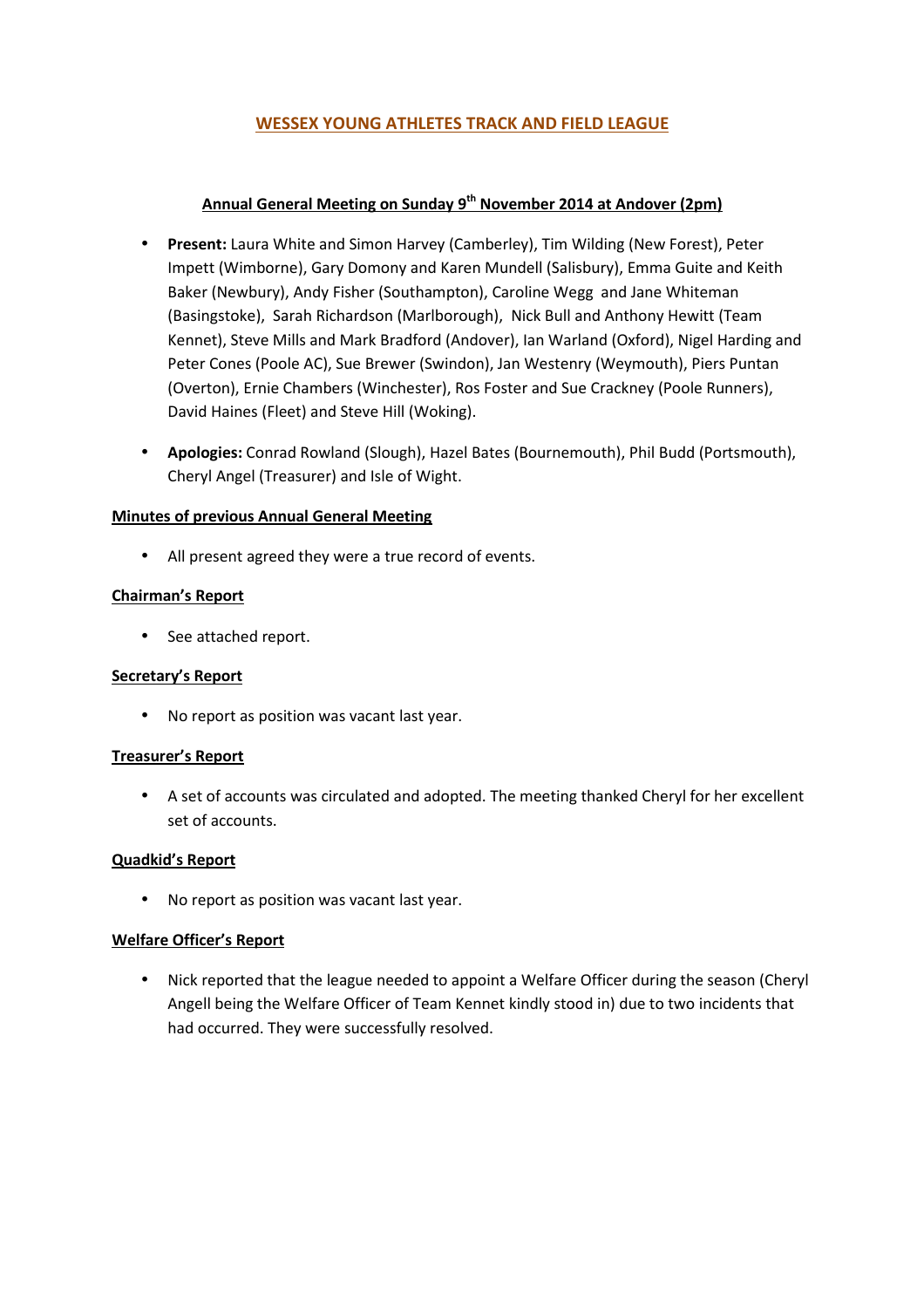## **Election of Officers**

The following were elected. **Chairman:** Nick Bull, **Vice-Chairman:** Ian Warland, **Secretary:** Steve Hill (Steve to confirm), **Treasurer:** Cheryl Angell, **League Records/Athletics Weekly:** Nigel Harding, **Quadkid's Secretary:** Sue Brewer, **Website**: Darryn Campbell, **Welfare Officer:** Cheryl Angell. **President:** Tim Wilding. **League Co-ordinators:** Nick Bull, Ian Warland, Tim Wilding, Laura White, Mark Bradford, Cheryl Angell. **One to be appointed.** 

### **League Structure 2015**

- The meeting accepted the resignation of **New Forest Runners**. It was agreed that Overton Harriers will therefore join Andover as a composite club (**Andover and Overton Harriers**). As a result the league will consist of 23 clubs.
- A late enquiry was received from **Dorchester** who are considering asking Weymouth if they wish to join up as a composite club for the coming season. The league will await Weymouth's wishes before any decision is made.
- It was agreed that clubs with less than a **100** members may apply as a composite club.

## **2015 dates and Venues**

The following dates (venues to be arranged with host clubs) were agreed.

# *Match One. April 19 or 26. Match Two. June 7 or 14. Match Three. June 28 or July 5. Match Four. July 12 or 19.*

The following clubs agreed to travel to the Isle of Wight for a fixture. Southampton, Newbury, Oxford, Wimborne, Basingstoke, New Forest and Portsmouth (tbc).

### **Timetable**

No change. However, Laura has agreed to review the timetable to see if any improvements can be made.

### **Results and Website**

No change.

### **League Fees**

It was agreed to keep fees to £250 per club (New clubs £300). Host clubs in 2015 to be reimbursed £200 (2014 was £125).